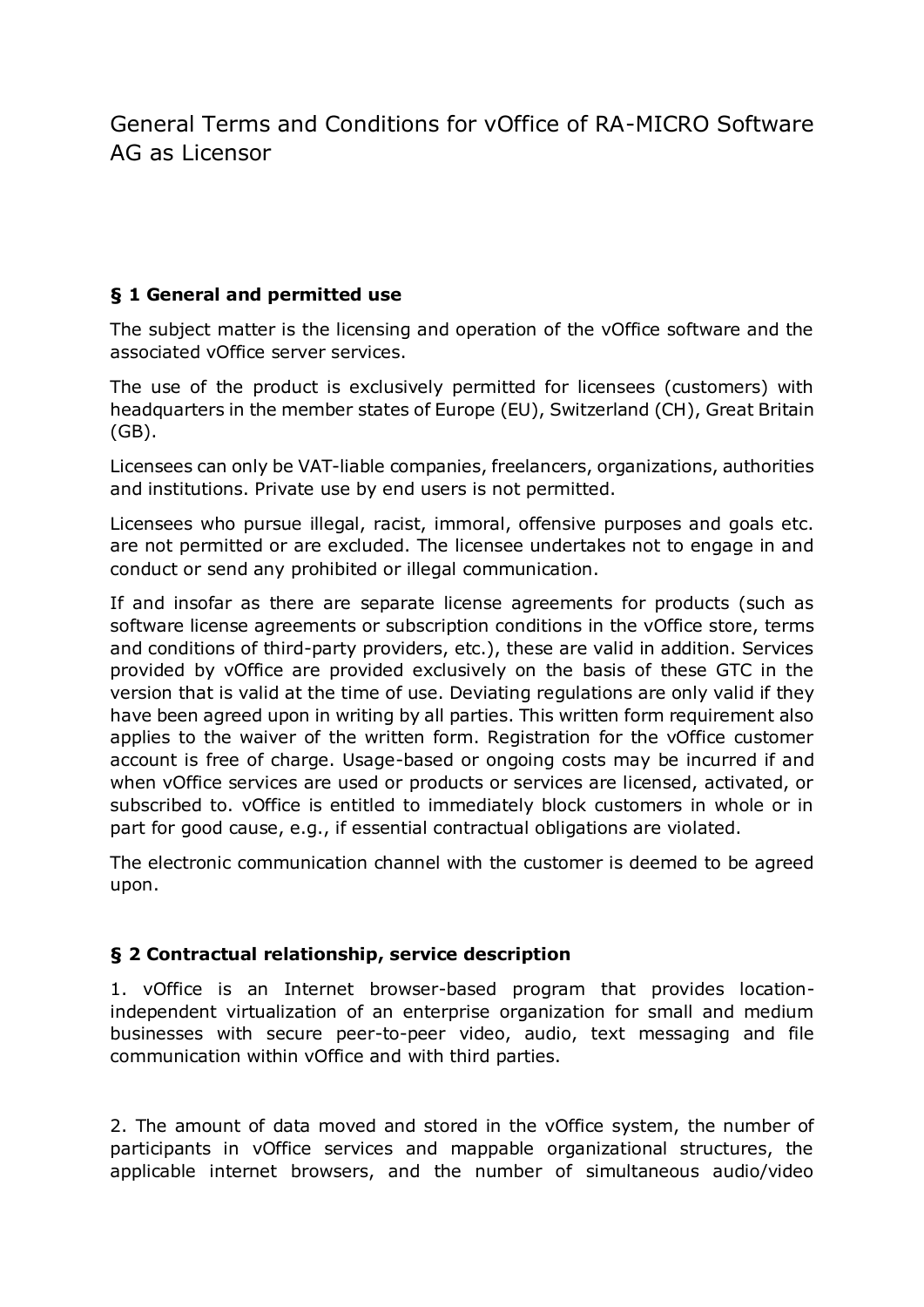connections are limited according to the values published on the vOffice home page.

3. vOffice reserves the right to make changes to services at any time in the course of product development and product maintenance. vOffice may change or discontinue the contents/characteristics of individual services or the services themselves for good cause, either temporarily or permanently, as long as this is reasonable for the customer or a valid circumstance that is understandable to the customer and can be recognized in advance as a good cause. Such good cause for a limitation, suspension or change of the vOffice services shall be deemed to exist in particular if

- a service or product can no longer be maintained due to legal reasons, in particular also data protection reasons, or

- a product originally provided by a cooperation partner is not or no longer available, or

- insurmountable technical difficulties arise with the provision of services or products in connection with (attempted) maintenance of availability, or

- the provision of services or products and the maintenance of their availability no longer appear sensible for operational, business reasons.

vOffice will communicate any changes via e-mail, in the software or via web information/websites. Notification may also be made by other means. The contractual relationship will then be continued with the new conditions/features.

4. vOffice will provide e-mail support and hotline support on weekdays during office hours in German, English and Spanish.

## **§ 3 Conclusion of the contract**

The Contract between vOffice and the customer is concluded when the customer registers on the vOffice.pro site, declares his or her agreement to the present Terms and Conditions and accepts/accepts the Agreement for Order Processing in accordance with article 28 of the EU General Data Protection Regulation. Registration can only be done by lawyers and practices licensed in Germany, and for other licensees represented by a vOffice partner. Registration in the RA-MICRO Online Store is a prerequisite for vOffice registration. The General Terms and Conditions of business applicable to the RA-MICRO Online store which are listed in connection with § 13, are included and therefore also apply here.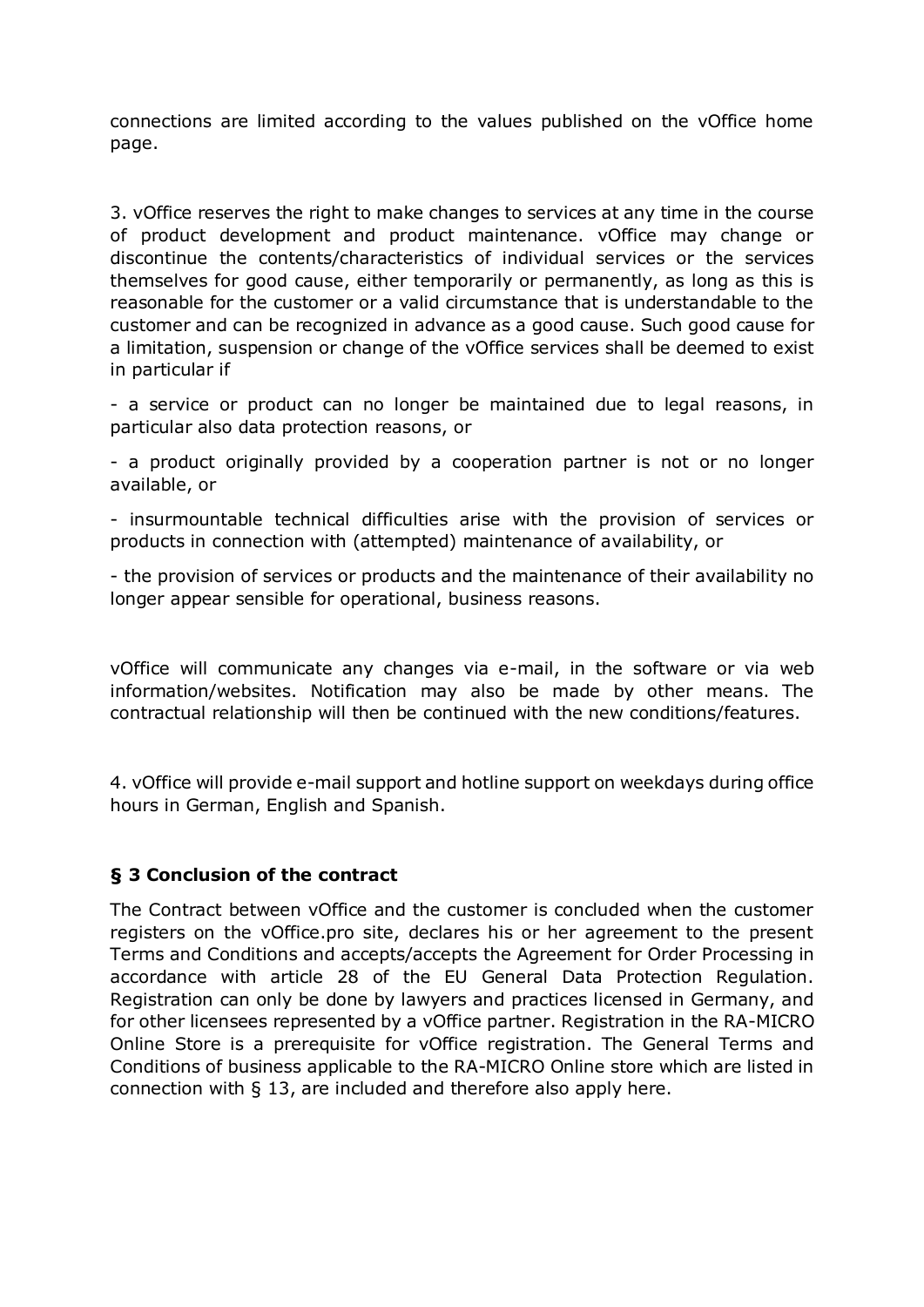## **§ 4 Duties and obligations of the customer**

1. The Customer is responsible for the correct entry of his data when using the vOffice services and must provide true, accurate, current and complete information about himself (Registration Data) and update it regularly. If the customer violates this requirement, or if vOffice believes that the customer has violated this requirement, including, but not limited to, that registration data is not current or is untrue or incomplete, vOffice may temporarily or permanently suspend or delete all or a portion of the customer's online account and may terminate the customer's use of any or all Services now and in the future. The same shall apply in the event of significant violations of the duties incumbent upon the customer as well as in the event of justified significant suspicion of a breach of duty by the customer.

2. The customer shall ensure that the access data to vOffice is not disclosed to third parties.

3. The customer shall be responsible for all actions that are performed using his vOffice access data in connection with his vOffice online account. The Customer is obligated to notify vOffice immediately of any misuse of the vOffice access data and/or the online account, as well as any other violation of customer-related security regulations.

4. vOffice software and services are updated on an ongoing basis. The installation of current updates is a prerequisite for the operation of the latest functionalities and the functionality of the vOffice Services as a whole.

5. The customer is responsible for the content that is posted or distributed via his online account, especially for its legality. The responsibility for all media and content, i.e. information, data, texts, software, photos, graphics, videos, messages or other materials that are transmitted, lies exclusively with the customer, i.e. the user. The customer may not send any content that contains malicious code, software viruses, spam or advertising code or any other information, files or programs that may interrupt, destroy and/or limit the functioning of software or hardware or of telecommunication devices.

6. The customer shall indemnify vOffice against any claims by third parties who have suffered damages as a result of a violation of any provision of these GTC. vOffice reserves the right to suspend and, if necessary, delete the customer's online account if the customer violates these GTC, as well as the right to stop making the customer's content publicly available on vOffice servers or to delete it.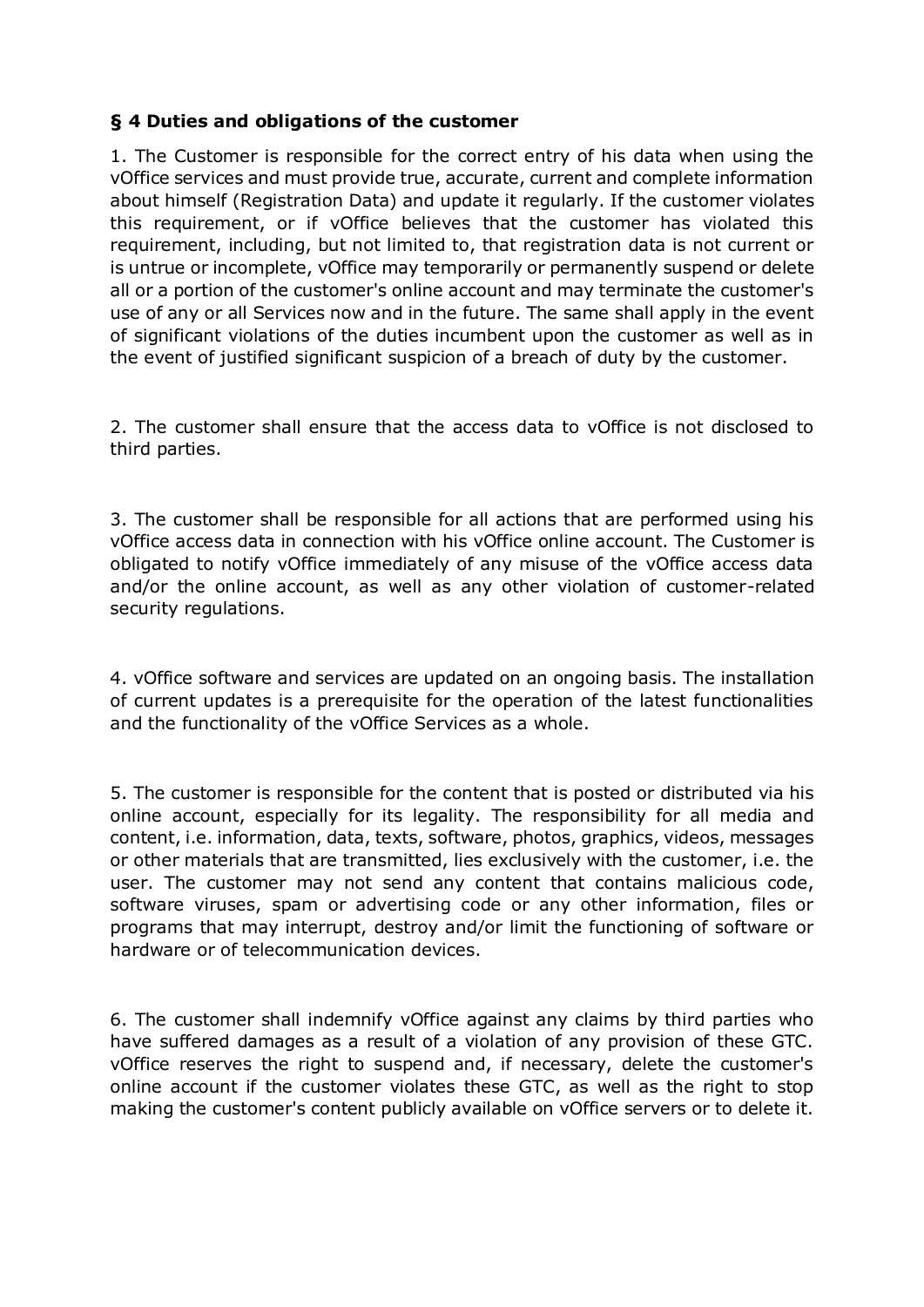## **§ 5 Data storage and data protection**

1. vOffice informs the customer that the customer data collected in the course of the conclusion of the contract will be collected, processed and used by RA-MICRO Online in accordance with the Federal Data Protection Act (BDSG) and the EU General Data Protection Regulation (GDPR) as well as the Telemedia Act (TMG) in order to fulfil the obligations arising from the contract. A transfer of personal customer data to third parties can only take place if and insofar as a legal obligation to do so exists by law. The aforementioned data (with the exception of the RA-MICRO Online access data) can also be transmitted to authorized persons and carefully selected partners of RAM for the purpose of credit checks. A transfer of personal customer data by RA-MICRO Online to third parties can only take place if and as far as a legal obligation exists by law.

2. In addition, the agreement concluded with the customer for order processing (AVV) in accordance with Article 28 GDPR, which the customer accepts upon conclusion of the contract and which is additionally sent to the customer by e-mail after conclusion of the contract, applies.

3. The customer is advised that the data obtained in the course of using RA-MICRO Online research may only be used within the scope of an already existing customer relationship (e.g. resuming contact with business partners who have moved away) or for the enforcement of legal claims (pre-judicial and judicial correspondence) from legitimate interest and that these data may neither be used for the purpose of market or opinion research nor be passed on to third parties.

4. The general RA-MICRO Online Privacy Policy as well as any product-related terms and conditions that may be displayed during use also apply.

## **§ 5a Data protection, files and data - interfaces to third-party providers**

Some RA-MICRO Online products may provide interfaces to third-party applications and products. Use of these third-party applications requires customer to register and accept their terms and conditions of use. RA-MICRO Online advises that these third-party applications may have different policies regarding the use of customer data and customer files. When registering there, the customer should check these terms and conditions as well as the privacy policy and decide on the use of the provided functionalities. RA-MICRO Online will also indicate that thirdparty products may be used when activating RA-MICRO Online software or applications for the first time. The customer has the possibility to terminate the use of the interface(s) at any time, in which case the range of functions of the RA-MICRO Online software may be limited.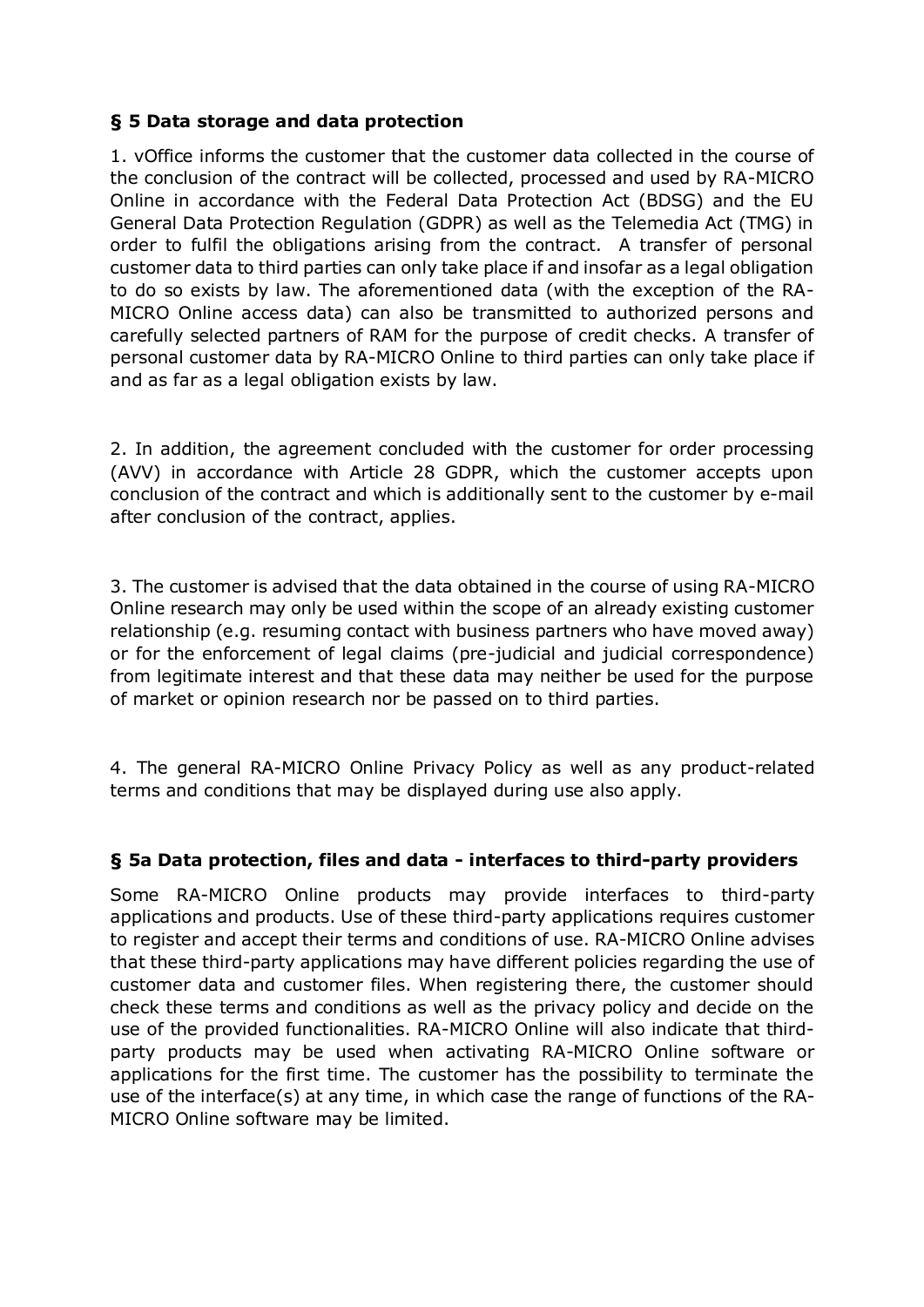## **§ 6 Limitation of liability**

1. vOffice is in no way liable for the consequences of freeware products, services, services, etc. that are made available free of charge, with the exception of intentional or fraudulent actions of its own employees.

2. vOffice's liability for products, services, services, etc. that are provided free of charge shall be limited to the provisions of a) through f) below.

a) vOffice shall not be liable for damages that result causally from a breach of duty for which the customer is responsible, provided that such damages would not have occurred if the customer had acted in accordance with his duties. In addition, the customer is advised that data communication over the internet cannot be guaranteed to be completely error-free and/or available at all times given the current state of technology. vOffice is therefore not liable for the continuous and uninterrupted availability of the online system or for any technical or electronic errors in the vOffice software, applications, and services. vOffice will make every effort to provide the vOffice services with as few interruptions as possible, but cannot 100% ensure that the products and services will always function without interruption, delay, or other defects. This is because the products can be transmitted over (public) internet lines and therefore power outages or internet service interruptions are possible, which can result in outages such as packet loss and delays that can affect the quality of communication.

b) In the case of other liability claims, vOffice shall be liable without limitation only in the absence of the guaranteed quality and for intent and gross negligence, even on the part of its legal representatives and executives. vOffice shall be liable for the fault of other subcontractors only to the extent of liability for slight negligence.

c) vOffice is liable for slight negligence only if an obligation is violated, the compliance with which is of particular importance for the achievement of the purpose of the contract (cardinal obligation). In the case of a slightly negligent breach of a cardinal obligation, liability is limited to the foreseeable damage typical for the contract.

d) Liability for loss of data shall be limited to the typical restoration effort that would have been required if back-up copies had been made regularly and in accordance with the risk. Unless one of the prerequisites according to paragraph a or c. above applies.

e) Liability under the Product Liability Act or under the AVV in conjunction with the relevant GDPR regulations remains unaffected.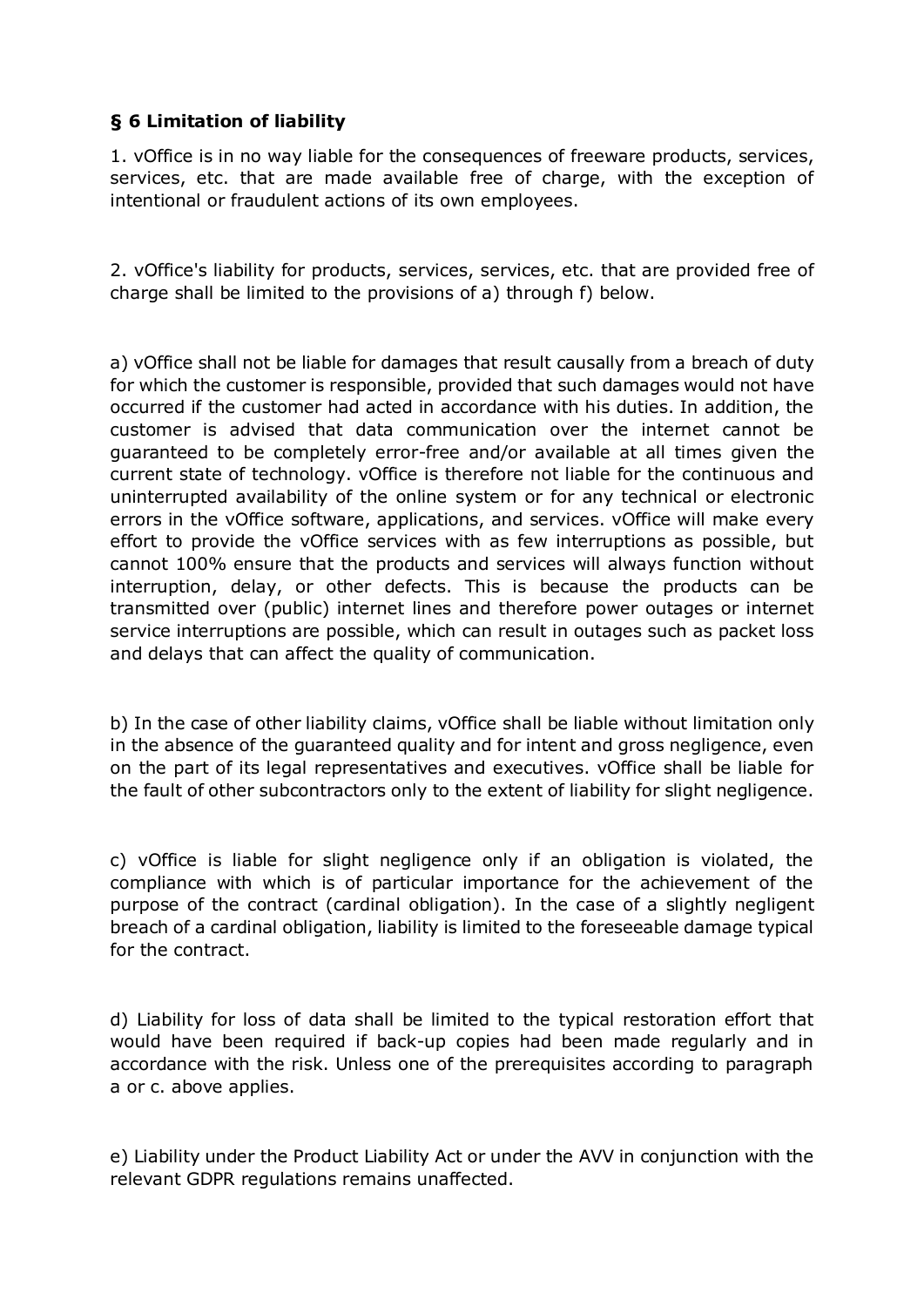f) Contractual liability claims shall become time-barred after one year.

### **§ 7 Liability of the customer, consequences of breaches of obligations**

In the event of violations of third-party rights for which the customer is responsible, the customer shall be directly liable to these third parties. In the event of justified claims by third parties, the customer shall be obligated to indemnify vOffice, an exception and hence a change in application is if the customer proves that he is not responsible for the breach of duty that caused the damage.

### **§ 8 Payment obligations, billing, administration, electronic invoice**

1. The vOffice fee is based on the current price list on the homepage. Changes will take effect by the month after the next month after notification to the customer, unless the customer terminates the contract.

2. The number of vOffice subscribers, which is significant for the calculation of the fee, shall be determined once a month for each vOffice and shall be transmitted electronically to the licensor with the customer number. An invoice or calculation will be issued by the 15th of the month, and payment is due by the end of the month at the latest, or is made by direct debit after the 15th of the month.

3. invoices or sales tax receipts valid for tax purposes shall be issued in electronic form. These will either be made available for viewing and download in the customer's RA-MICRO Online account or will be sent by e-mail. In case of a payment by direct debit the sales tax statement is made on the collection slip and a sales tax receipt is issued once a year at the end of the year.

4. the customer is only entitled to a right of set-off if his counterclaim has been legally established, is undisputed or acknowledged. The right of retention, in particular the plea of non-performance of the contract remains unaffected. In the event of a justified blockage, the obligation to pay as well as the assertion of further claims due to default of payment shall continue to exist.

5. if the licensee is in arrears with more than one month's payment, the vOffice can be blocked for use and the licensee has the right to terminate the agreement at the end of the month.

6. vOffice is entitled to charge a flat fee of up to 20.00  $\epsilon$  for the bank charges incurred if the invoice amount is charged back despite the direct debit authorization for reasons beyond vOffice's control.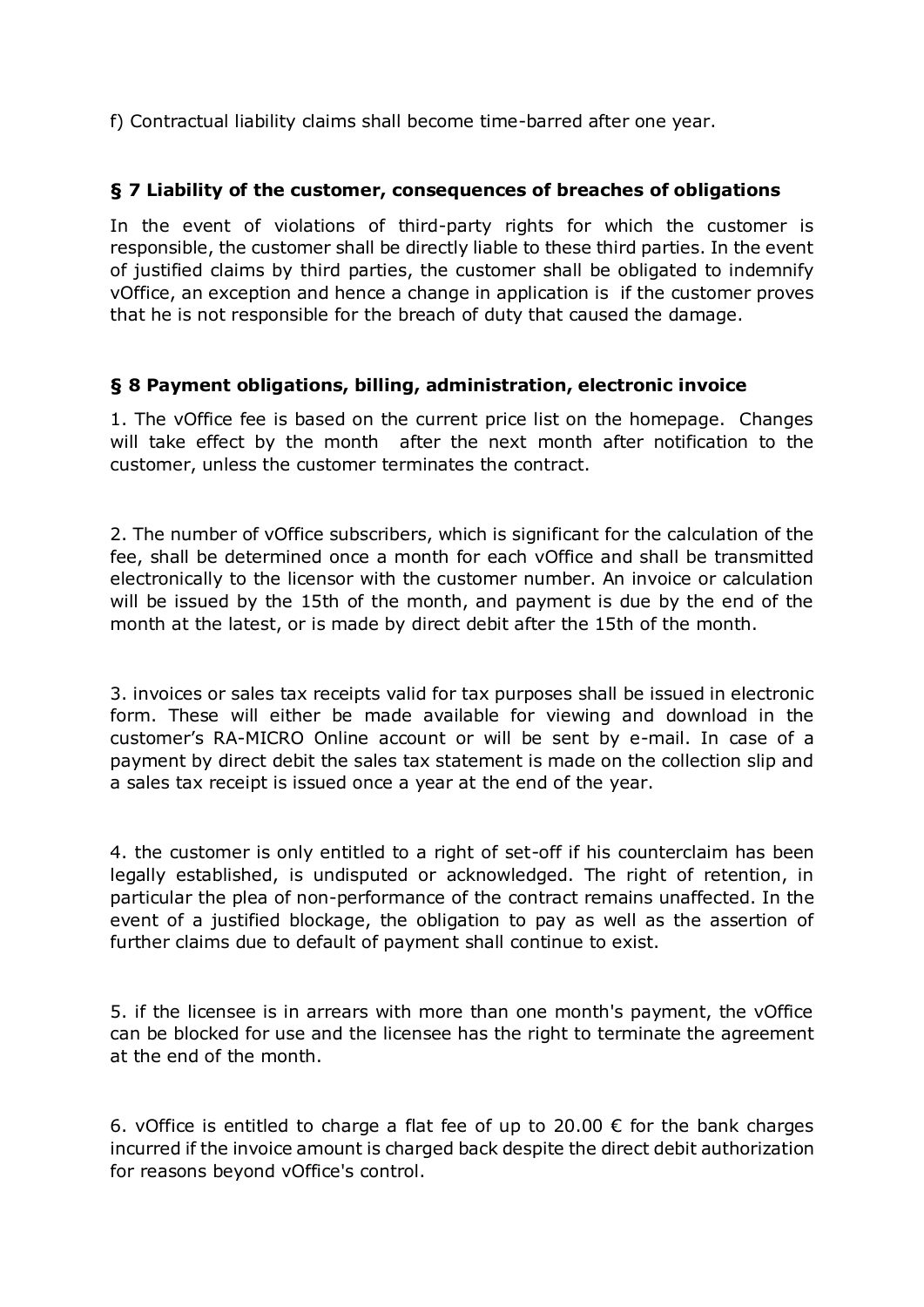## **§ 9 Termination, duration for paid products**

1. the contractual relationship can be terminated at any time with effect from the end of the following month in the RA-MICRO Online store. There will be a confirmation of termination. If this confirmation is not received within 2 working days, the customer has to give notice of termination by phone or in writing.

2. vOffice may also terminate the agreement without notice for cause, in particular, if the customer is in default of payment for two consecutive months or a substantial portion thereof, or if vOffice can no longer be reasonably expected to maintain the agreement, e.g., because the basis for the transaction has ceased to exist or the contractual relationship of trust no longer exists.

3. Unless otherwise agreed upon, upon termination of the contract, the customer shall immediately remove the vOffice software from their systems.

### **§ 10 Order processing, validity of further general terms and conditions and special provisions**

1. The customer shall be solely responsible for compliance with the EU General Data Protection Regulation (GDPR) and the other provisions of data protection within the scope of order processing with regard to the data and data records requested or transmitted via vOffice services. The customer agrees to provide vOffice in writing with contact information (name, organization, telephone number, etc.) of the persons who are authorized to give instructions to vOffice with respect to the processing of the order or who act as contact persons.

2. The customer is also obligated to immediately and completely inform the vOffice about any errors or irregularities that have become known to vOffice during the processing of the order.

3. vOffice agrees to collect, process, and use the data transmitted to it for the intended purpose and only within the scope of the instructions (regarding instruction, authority to give instructions, see above) of the customer (i.e., solely within the scope of the use of the vOffice services). vOffice shall take the necessary technical and organizational measures as defined in Article 32 GDPR to ensure compliance with data protection regulations. vOffice shall immediately notify the customer in the event of serious disruptions in the operating process, suspected violations of data protection or other irregularities in the processing of the customer's data.

4. vOffice shall, upon written request by the customer, provide the customer with the information that the customer requires to fulfil its data protection obligations.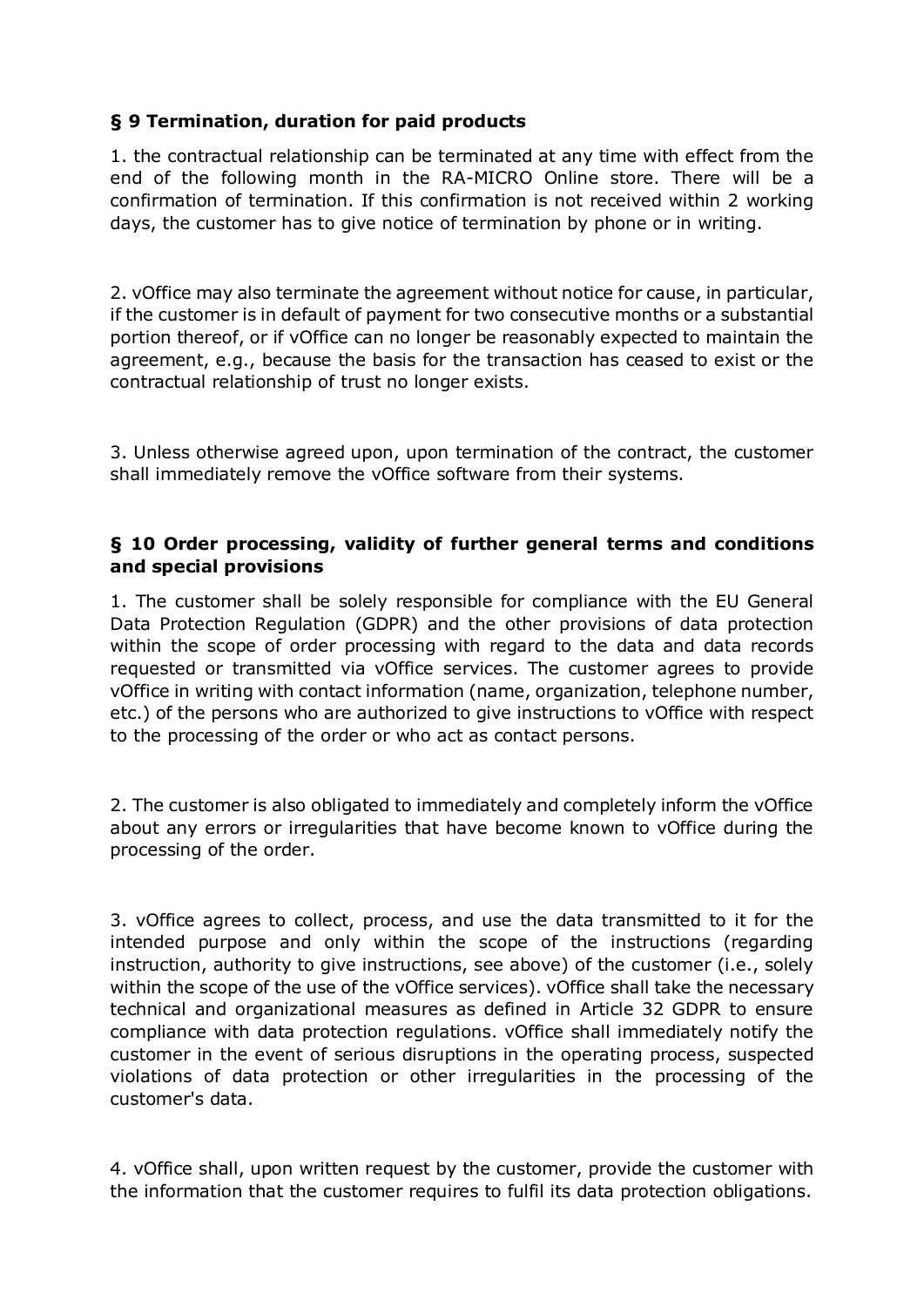### **§ 11 Changes of General Terms and Conditions, service descriptions, prices, price increases, services of third parties**

1. insofar as essential provisions of the concluded contract are not affected and it is necessary to adapt them to current developments which could not be foreseen at the time of conclusion of the contract and whose non-consideration would significantly affect the balance of the contractual relationship, an amendment to these GTC is permissible. The GTCs may also be adapted, supplemented or otherwise changed insofar as this is necessary to eliminate any difficulties in the execution of the contract, e.g. due to regulatory gaps that have arisen after the conclusion of the contract, e.g. if jurisdiction changes and one or more clauses of these GTCs are affected.

2. the prices stated in the RA-MICRO Online account, vOffice store or the prices stated within the product or service are valid for the use of the individual services. All prices stated for the individual chargeable contents or services are net prices and do not include VAT (currently 16%, from 1.1.2021 19%). The fee is based on the respective information on the vOffice homepage. If the customer is in default of payment for more than 2 weeks, vOffice will discontinue its services; the use of vOffice will be blocked until payment is settled.

3. vOffice may increase agreed upon prices, especially prices of current subscriptions, in order to compensate for increased costs, for example, if the sales tax is increased or the prices of the service providers increase. Price changes/price increases shall be notified to the customer in writing by vOffice with a notice period of one month to the end of the month. The changes shall be deemed approved by the customer unless the customer objects in writing within one month of the notification of the changes. The customer shall be expressly advised of this consequence by vOffice when the changes are made. To meet the deadline, it is sufficient to send the objection in due time.

4. vOffice's General Terms and Conditions shall apply in addition if services are used that are provided by third parties. A list of the currently valid terms and conditions will be published on the vOffice web pages.

## **§ 12 Trial, test and basic versions of software or services**

vOffice can offer software, services and applications with free, limited basic functionality, e.g. also for a certain trial period. vOffice will provide information about the type and scope of the functionalities. vOffice is entitled to delete the customer's data and databases on vOffice servers upon expiration of the trial period.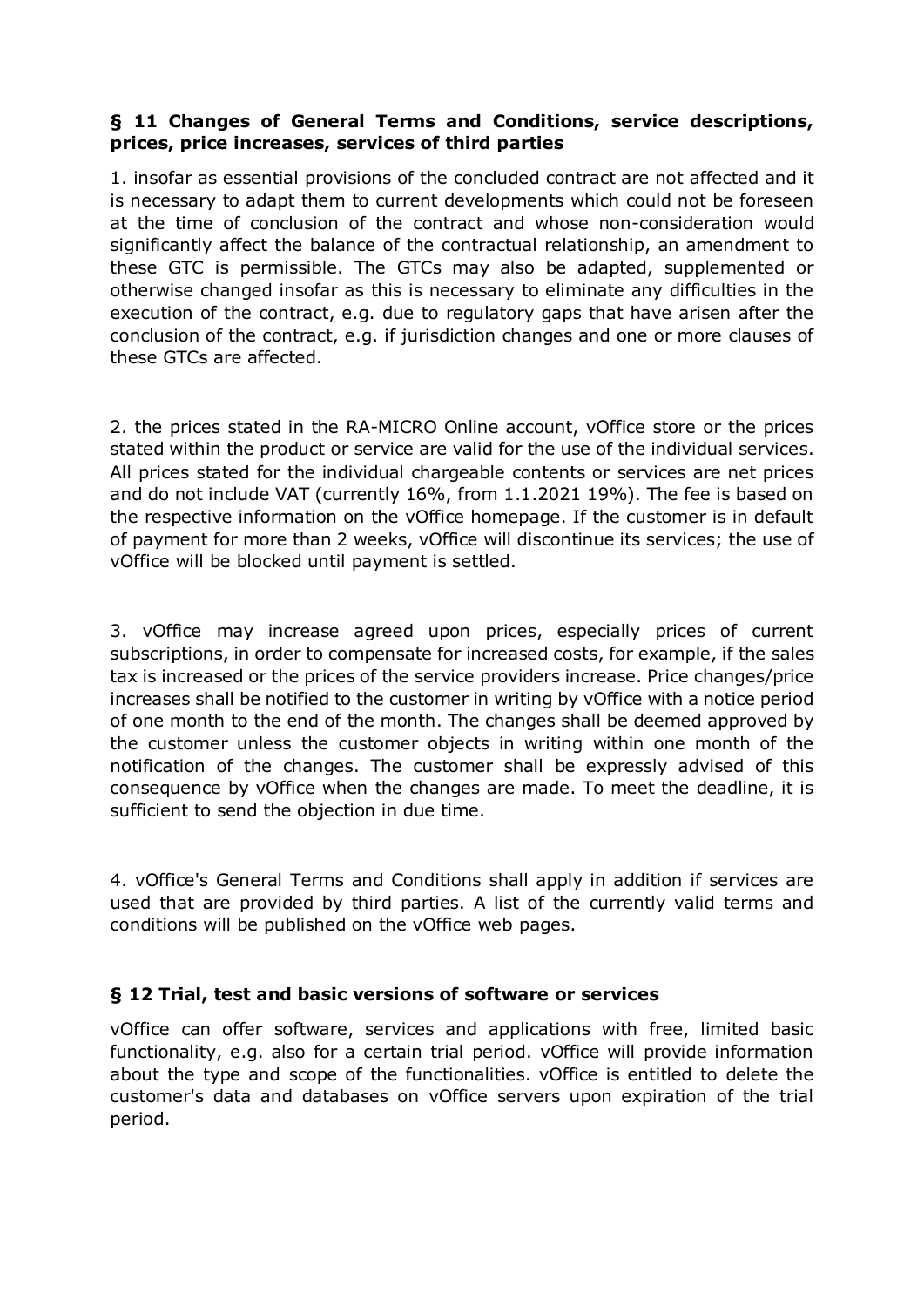## **§ 13 Miscellaneous**

1. The law of the Federal Republic of Germany shall apply. The validity of the UN Sales Convention is excluded.

2. Exclusive place of jurisdiction is Berlin. This also applies if the customer does not have a general place of jurisdiction in Germany, if a customer has relocated his residence or usual place of abode abroad after conclusion of the contract or if his residence or usual place of abode is unknown at the time of filing a suit.

3. Rights and obligations under this Agreement may be transferred to third parties only with the prior written consent of vOffice.

4. As already announced under § 3, the following Terms and Conditions of the RA-MICRO Online Store will be incorporated into the above Terms and Conditions for vOffice, since registration with the RA-MICRO Online Store is a prerequisite for the conclusion of the Agreement.

# General Terms and Conditions RA-MICRO Online Store

RA MICRO Software AG (hereinafter also referred to as "RAM", "RMO"), Washingtonplatz 3, 10557 Berlin offers RA-MICRO Online ("RMO") services and software (hereinafter also referred to as "services", "products", "software" or "services") for various platforms.

## **§ 1 General**

These General Terms and Conditions (GTC) form the basis for the use of the RMO Services and regulate the contractual relationship between the provider(s) and the customer (hereinafter also referred to as user(s), user(s), purchaser(s) or user(s)). If and insofar as there are separate license agreements for products (such as software license agreements or subscription conditions in the RMO Store, GTC of third party providers, etc.), these shall apply in addition.

Services of RMO are provided exclusively on the basis of these terms and conditions in their version valid at the time of use. Deviating regulations are only valid if they have been agreed upon in writing by all parties. This written form requirement shall also apply to the waiver of the written form.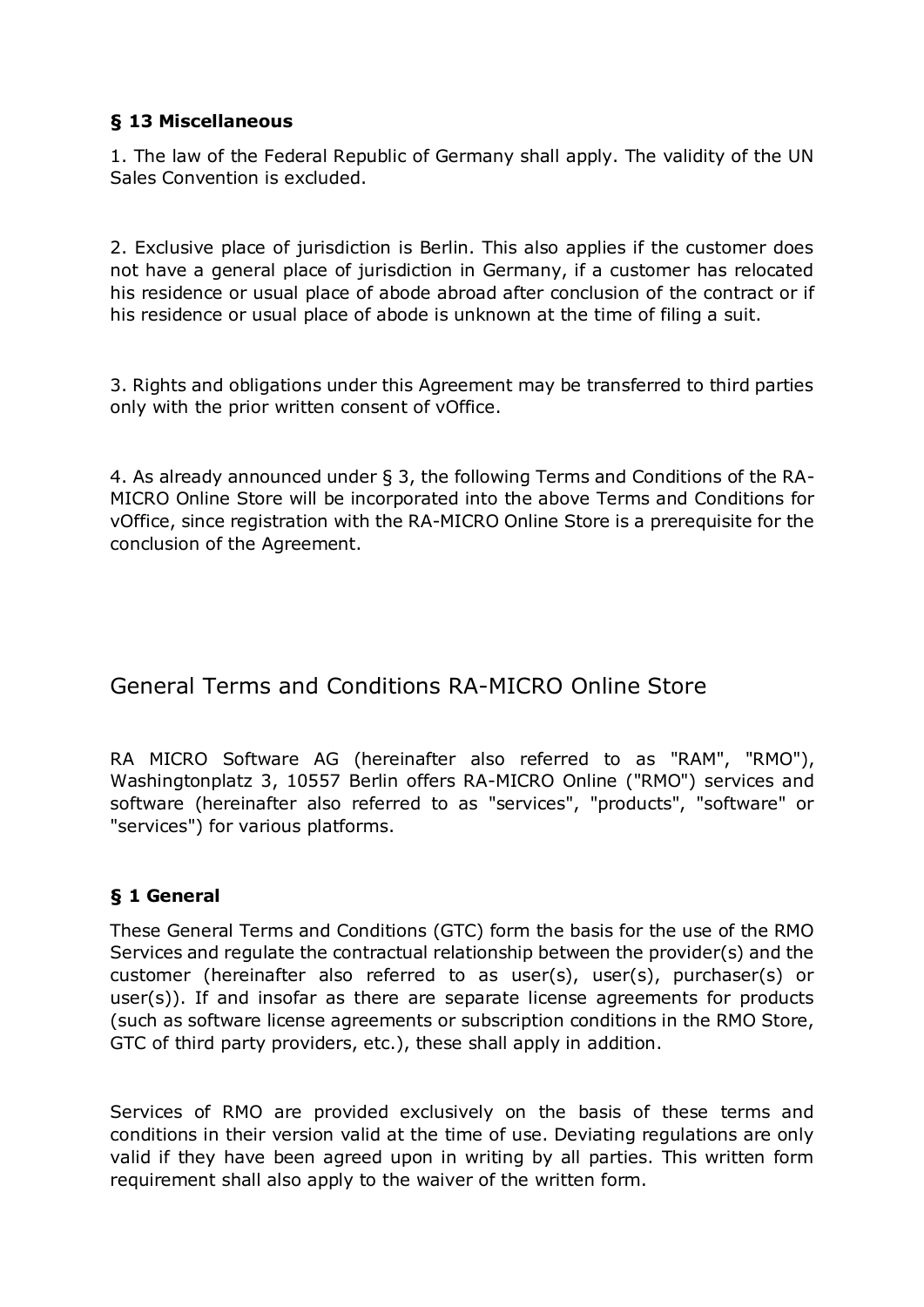The registration for the RMO customer account is free of charge. Usage-dependent or ongoing costs may arise if and to the extent that RMO services are used or products or services are licensed, activated or subscribed to. The use of the RMO customer account requires the effective granting and maintenance of a valid direct debit authorization (SEPA direct debit mandate).

RMO is entitled to block customers for good cause immediately in whole or in part, e.g. if essential contractual obligations are violated.

The use of some RMO services is reserved exclusively for authorized professionals. The information class ("IC") determines which queries and products may be used. The basis for the function of the RMO services is also that only one registration is made per organizational unit.

Users who register with the information class AK1 confirm that they

- are admitted to the bar
- notify any change of status immediately in writing
- are authorized by their law firm to register.

The electronic communication channel is deemed to be agreed with the customer.

### **§ 2 Contractual relationship, service description**

1. The content of the contractual relationship between RMO and the customer results from these terms and conditions, the RAM websites including online product information and RAM product sheets.

2. Express reference is made to current announcements, product sheets, newsletters and customer information. Unless otherwise stated, the provision of new services and the extension of existing services are subject to these GTC.

### **§ 3 Conclusion of the contract**

1. The contract between RMO and the customer is concluded in accordance with paragraph 2. by the customer registering, declaring his agreement to these terms and conditions and agreeing to the RMO privacy policy (offer) and the registration is confirmed by RMO in writing, by e-mail or otherwise electronically or, in the case of individual products / services, by licensing of appropriate products in accordance with paragraph 2 in the RMO Store (acceptance).

2. The information class or the licensed product determines with which company a contractual relationship is established.

For some products there may be licensors/contractors/suppliers other than RAM. It applies: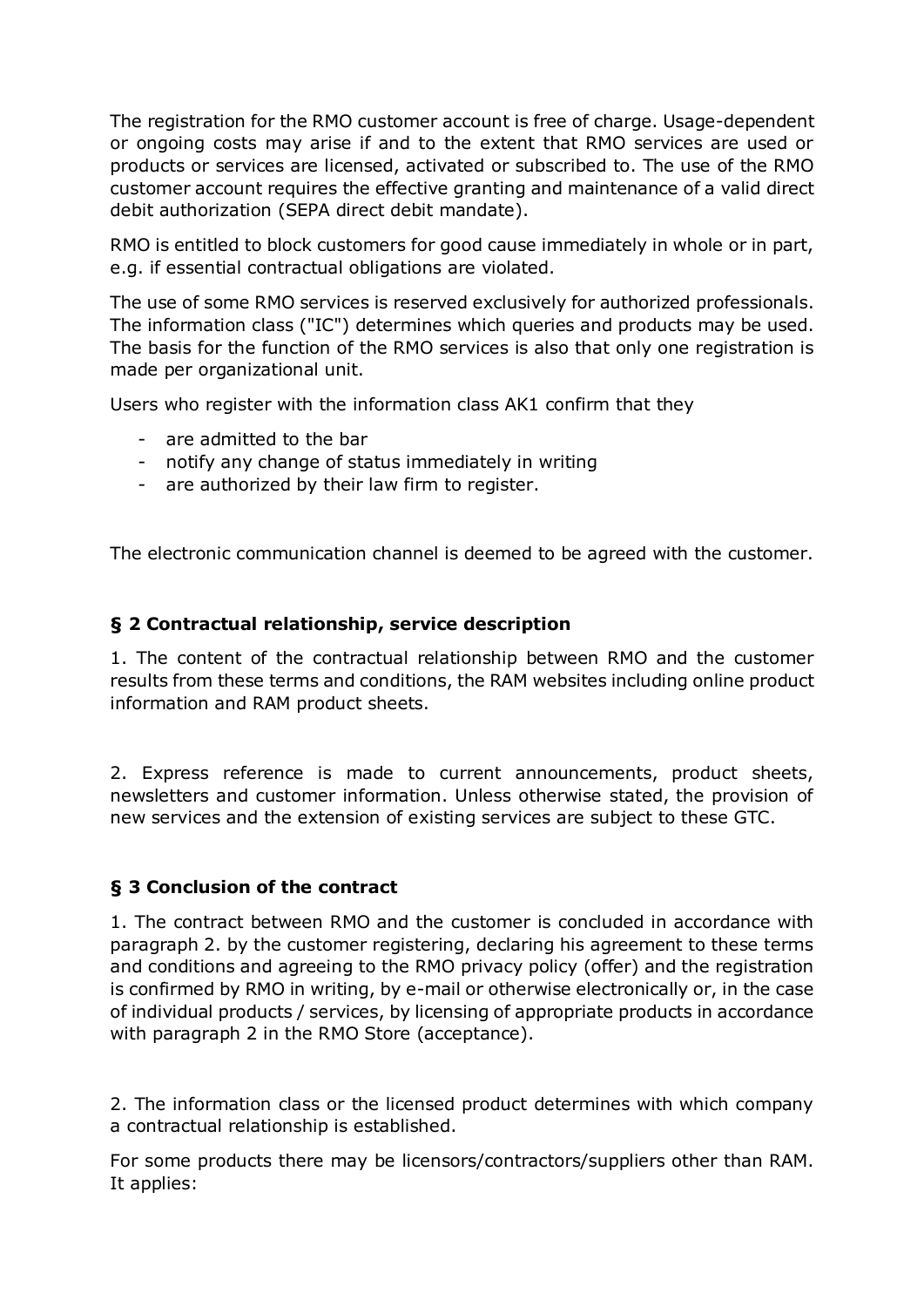Registration

- IC1: RAM
- IC2: RAM
- IC3: RAM
- IC4: RAM
- IC0: RAM

Licensing of services:

• depending on the information in the RMO Store.

### **§ 3a Special terms and conditions for RMO research**

RMO functions over RMO web pages and software as negotiating and selling partners of different search co-operation partners (e.g. RISER, address research, BONIVERSUM etc.).

The actual service provision of the research and information services described on the RMO web pages and within the software is carried out exclusively by the cooperation partners named at RMO Services, whose separate terms and conditions are referred to.

The cooperation partners/research service providers are the sole service providers to customers. RMO does not provide the offered services itself at any time and is not liable for the described services and their performance.

As a precaution, the following is pointed out:

- When using the RMO research services, in particular for residents' registration office enquiries and other address information, but also creditworthiness and consumer information, precise and correct details of the essential and necessary enquiry attributes must be provided (surname, first name, sex, date of birth, street, postcode and town). Otherwise especially in cases where manual post-processing by the registration office is not planned - it can lead to automatic, so-called false negative information, especially if not all query attributes have been specified correctly, as the person inquired about may not be able to be assigned exactly. This applies in particular if spelling mistakes, e.g. name spelling errors, are made when the required query attributes are specified.
- If, in the case of creditworthiness information, a result is returned in the sense of "No characteristics are available for the person inquired about", this may be due to the fact that either no negative characteristics are available for the person inquired about or the person could not be clearly identified on the basis of the inquiry data transmitted by the user (e.g. because typing errors were made during entry). In this case a further credit rating service should be queried via RMO if necessary.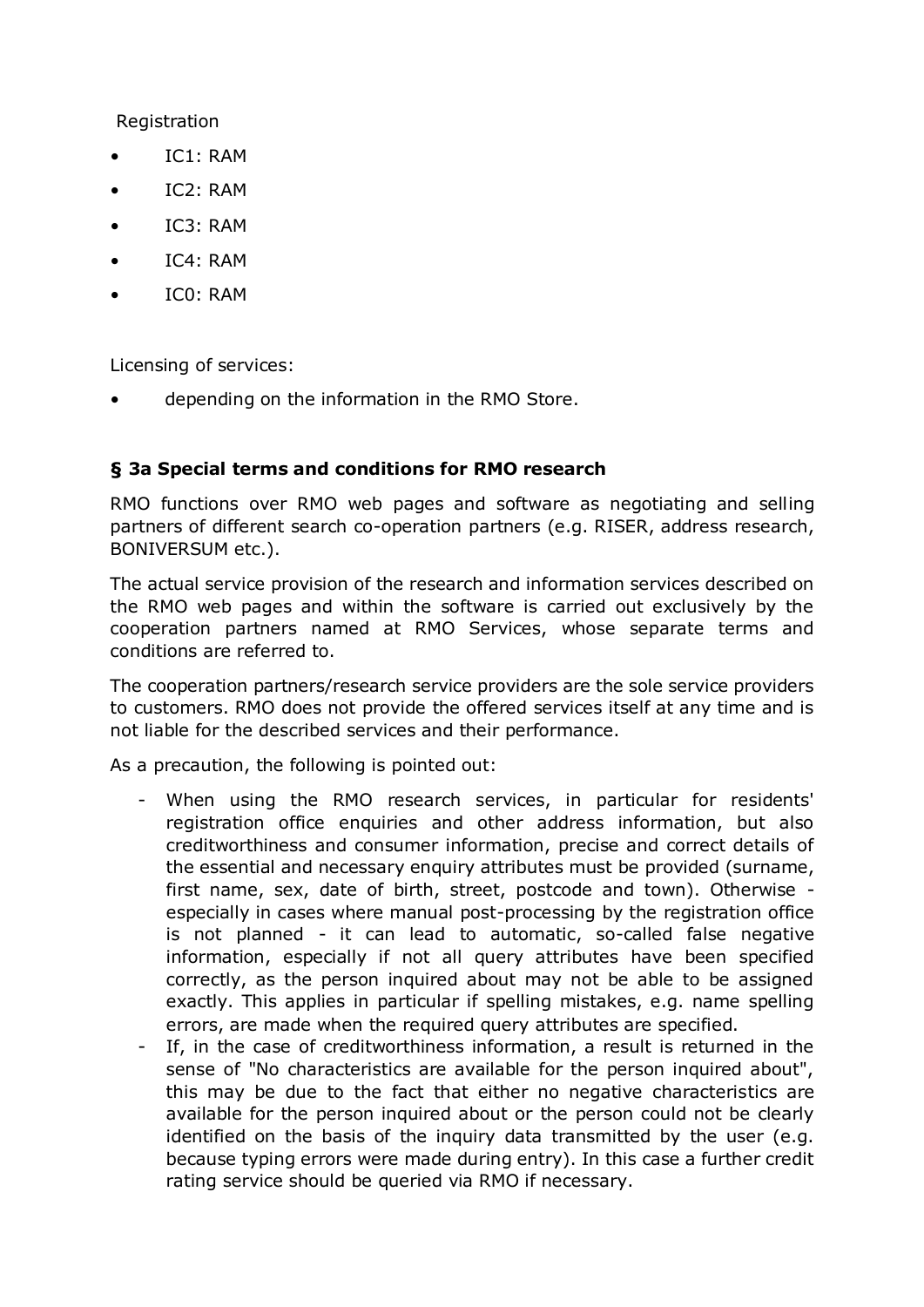## **§ 4 Duties and obligations of the customer**

1. After registration, RMO access data is sent to the customer. Access data, in particular passwords (hereinafter also referred to as RMO access data, passwords or codes), i.e. all sequences of letters and/or numbers, which are intended to exclude use by unauthorized persons, may not be passed on to third parties.

RMO access data are to be kept protected from access by third parties and must be changed at regular intervals for security reasons. If there is reason to suspect that unauthorized persons have obtained knowledge of the RMO access data, the customer must change customer or user passwords immediately and inform RMO in writing.

The customer must also ensure that when using RMO services via the central Internet access of the customer's local network, this local network is protected against intrusion by unauthorized persons. The customer may only store or transmit access data and passwords in digital media in encrypted form (corresponding to the current state of the art). If access data are entered incorrectly several times, this may lead to a blocking of the online account or the possibility of use to which the password applies.

2. The customer must also ensure that a logout from the online account is performed after each use.

3. The customer has the obligation to regularly back up his data on his own media.

4. The customer is expressly advised that he/she is responsible for compliance with the professional and professional code of conduct as well as the general provisions of the German Criminal Code, the data protection law and the regulations for the protection of personal rights in the context of the use of the RMO services.

5. The customer is explicitly informed that information about changes/improvements/adjustments to the products or services will be published regularly on the RMO web pages. The customer must regularly inform himself about the range of services published on the website (see also § 2 of these GTC).

6. As far as special system requirements for the use of RMO services or products are mentioned, the customer must ensure that these are fulfilled by his system.

## **§ 5 Limitation of liability**

1. In general: Any liability of RMO (claims of the customer for damages or reimbursement of futile expenses), if such a liability should exist for whatever legal reason, is subject to the provisions of this paragraph.

2. For damages resulting from injury to life, body or health, which are based on a negligent breach of duty of the service provider or an intentional or negligent breach of duty of a legal representative or auxiliaries of the service provider, RMO is liable without limitation.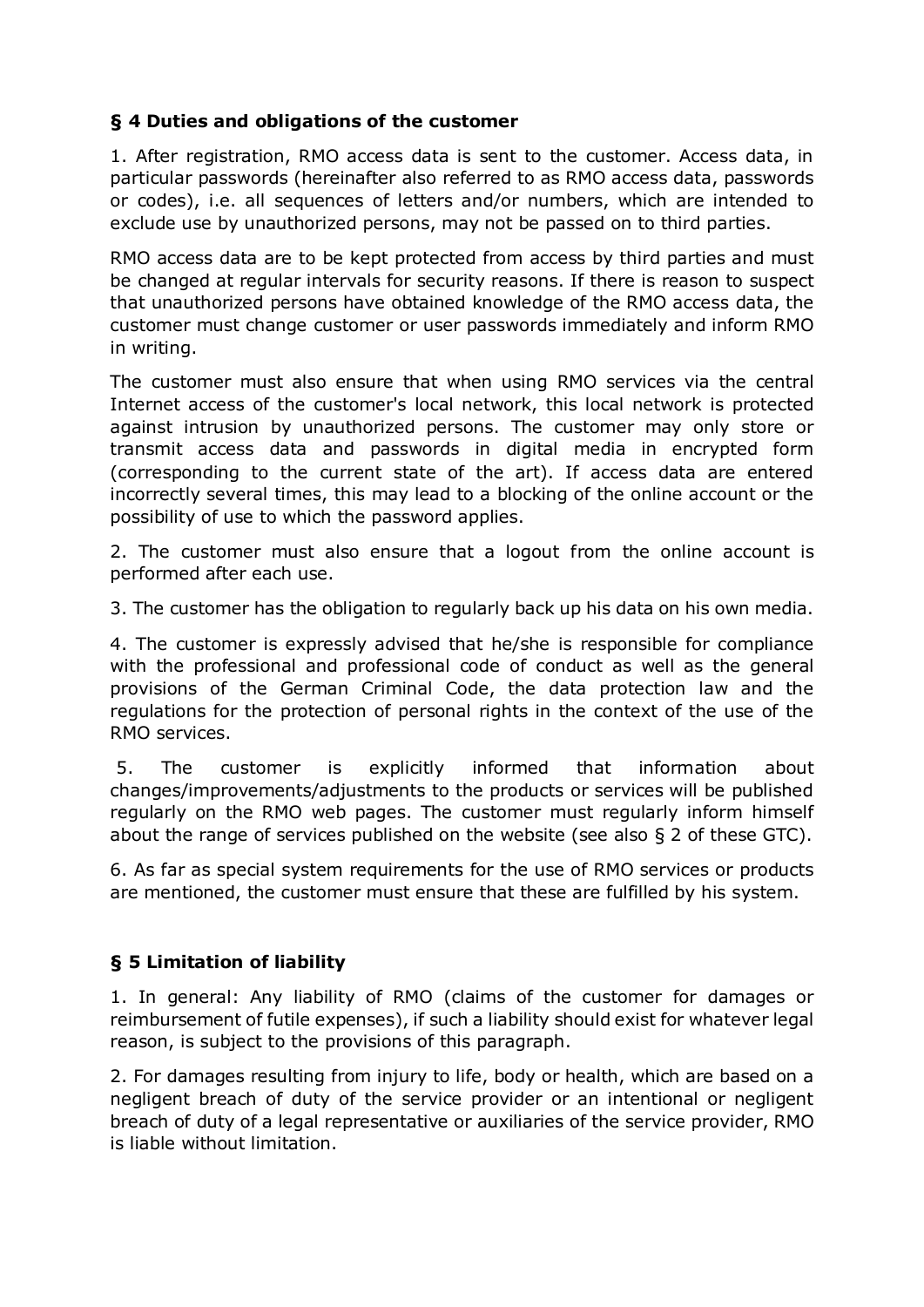3. When using software or a service marked as "beta version", the customer is aware that the software or service may still be defective and that damage to the system may be possible under certain circumstances.

The customer agrees not to make any direct or indirect claims to RMO in case of such damages.

RMO assures to fix every software error named by the customer, according to the urgency and the technical conditions, as quickly as possible.

The customer ensures that by the use of a software or a service marked as "beta version" no systems can be affected which are security relevant in any form.

## **§ 6 Payment obligations, accounting, administration, electronic invoicing**

The customer will receive a monthly invoice, in which a payment deadline is expressly indicated. The invoice is in electronic form and is provided monthly in the customer account of the RMO online account for viewing and downloading. In case of default of payment, the legal regulations apply. The customer is only entitled to a right of set-off if his counterclaim has been legally established, is undisputed or recognized. The right of retention, in particular the plea of nonperformance of the contract, shall remain unaffected. RMO can - without prejudice to other rights - block the RMO online account of a customer due to significant breaches of duty, e.g. in the case of late payment of at least €50. In the event of a blockage, the obligation to pay as well as the assertion of further claims due to default of payment shall continue to exist.

## **§ 7 Termination, duration**

The contractual relationship can be terminated by the customer at any time, but not before the end of the notice period of a product to which he subscribes, with immediate effect in writing. (Minimum) terms, cancellation periods of products and services are listed in the RMO Online Account, there in the RMO Store at the respective service or product and are accepted by the customer by activating a subscription or license during the ordering process. Unless otherwise technically realized in the RMO Store, a termination must be made by the customer in writing. The contractual relationship can be terminated by RMO in writing with a notice period of 2 weeks to the end of a calendar month.

### **§ 8 Order processing, validity of further general terms and conditions and special provisions**

1. The customer agrees that RMO may use affiliated companies of RMO (RA-MICRO group of companies) as well as other third parties for the fulfilment of the contractually agreed services. Or can subcontract services to companies (contractors). If and to the extent subcontractors are involved, the contractual agreement between RMO and the subcontractor shall be designed to meet the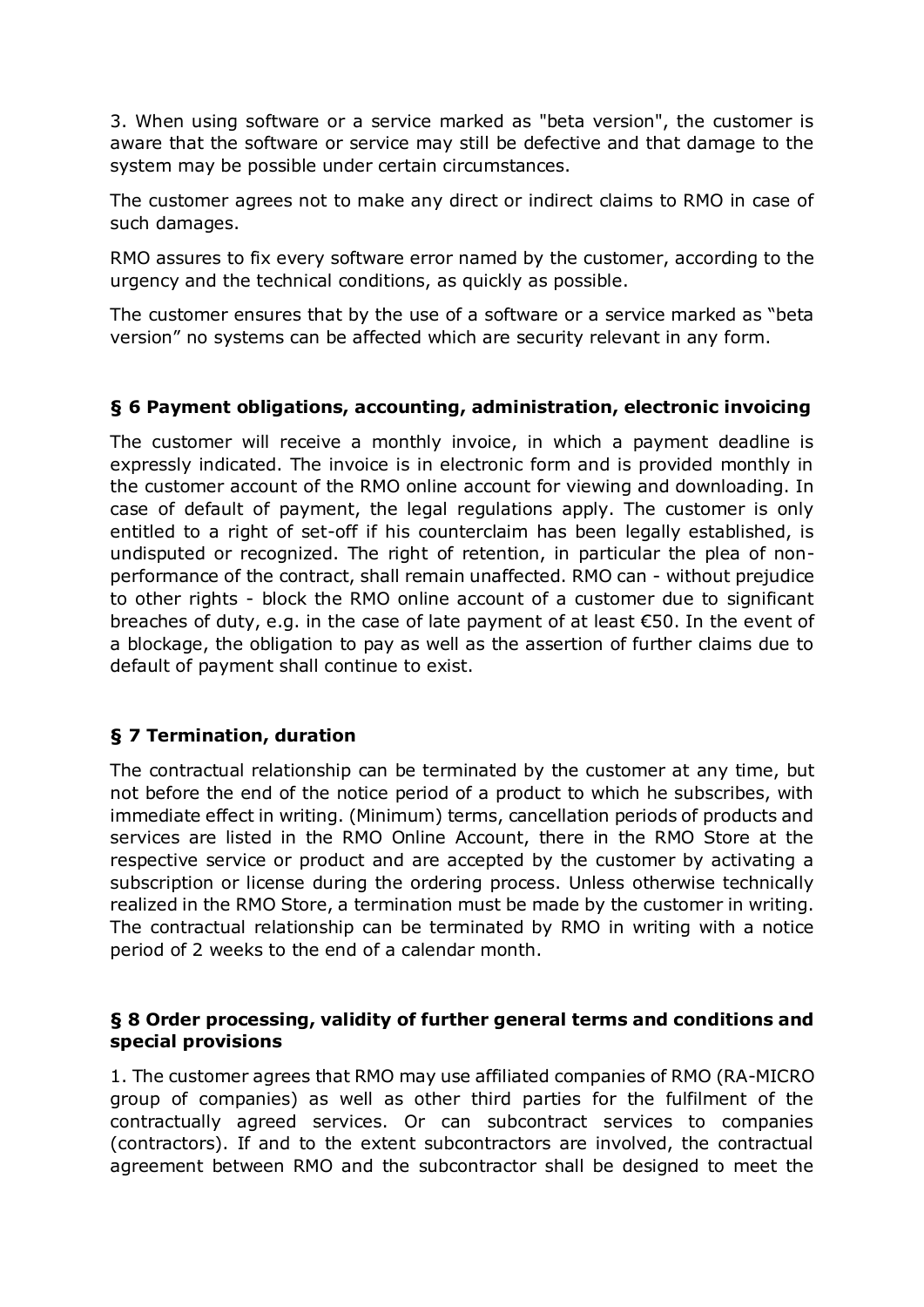agreement of confidentiality, data protection and data security between the parties to this contract.

2. RMO offers as a mediation partner to the customer the possibility to obtain address information, in particular registration register information about one of the research cooperation partners (e.g. RISER, Regis24, address research etc.). The customer may only place address research orders in the exercise of his commercial or independent activity. In the case of registration register enquiries, the registration authorities are informed that these are made for the purpose of receivables management or updating their own inventory data.

The customer is expressly informed that the data from the obtained registration register information may only be used for this purpose (claims management or updating of own inventory data) and not for the purposes of advertising or address trading. In the event of improper use of the data, the customer shall indemnify RMO from all claims of third parties.

3. For the use of the e-Health service for the communication with selected insurers via proprietary interfaces of and via third party provider(s) (e.g. adesso/drebis, e.Consult) the General Terms and Conditions as well as the data protection declarations of the third party providers for the use of these interfaces apply additionally, with which the customer explicitly agrees. In detail these are:

- the general terms and conditions as well as the privacy policy of adesso AG, Stockholmer Allee 24, 44269 Dortmund for the E-legal protection interface via drebis (or drebis portal).

- the general terms and conditions as well as the privacy policy of e.Consult AG, Neugrabenweg 1, 66123 Saarbrücken for the E-legal protection interface via e.Consult interface using the E-legal protection interface.

When using the e-Health service for the first time, the customer is automatically registered with the insurance service providers adesso/drebis or e.Consult.

In case of a further use, the e-Rechtsschutz system automatically logs the customer in the background into the services of the respective providers (adesso/drebis or e.Consult). The personal RMO access data for the e-insurance system as well as for the automatic login to the service of the insurance service providers (third party access data) are stored on the RMO data server.

## **§ 8a RMO SCHUFA Interface, order processing, special liability**

RMO offers lawyers the possibility of concluding a SCHUFA affiliation contract electronically with SCHUFA and using the RMO SCHUFA interface. For the use of the SCHUFA interface applies when the customer concludes a SCHUFA affiliation contract:

1. The customer becomes data protection-juridical responsible person regarding the personal data, which RMO receives from the SCHUFA in the context of the execution of the SCHUFA connection contract in the own name and on own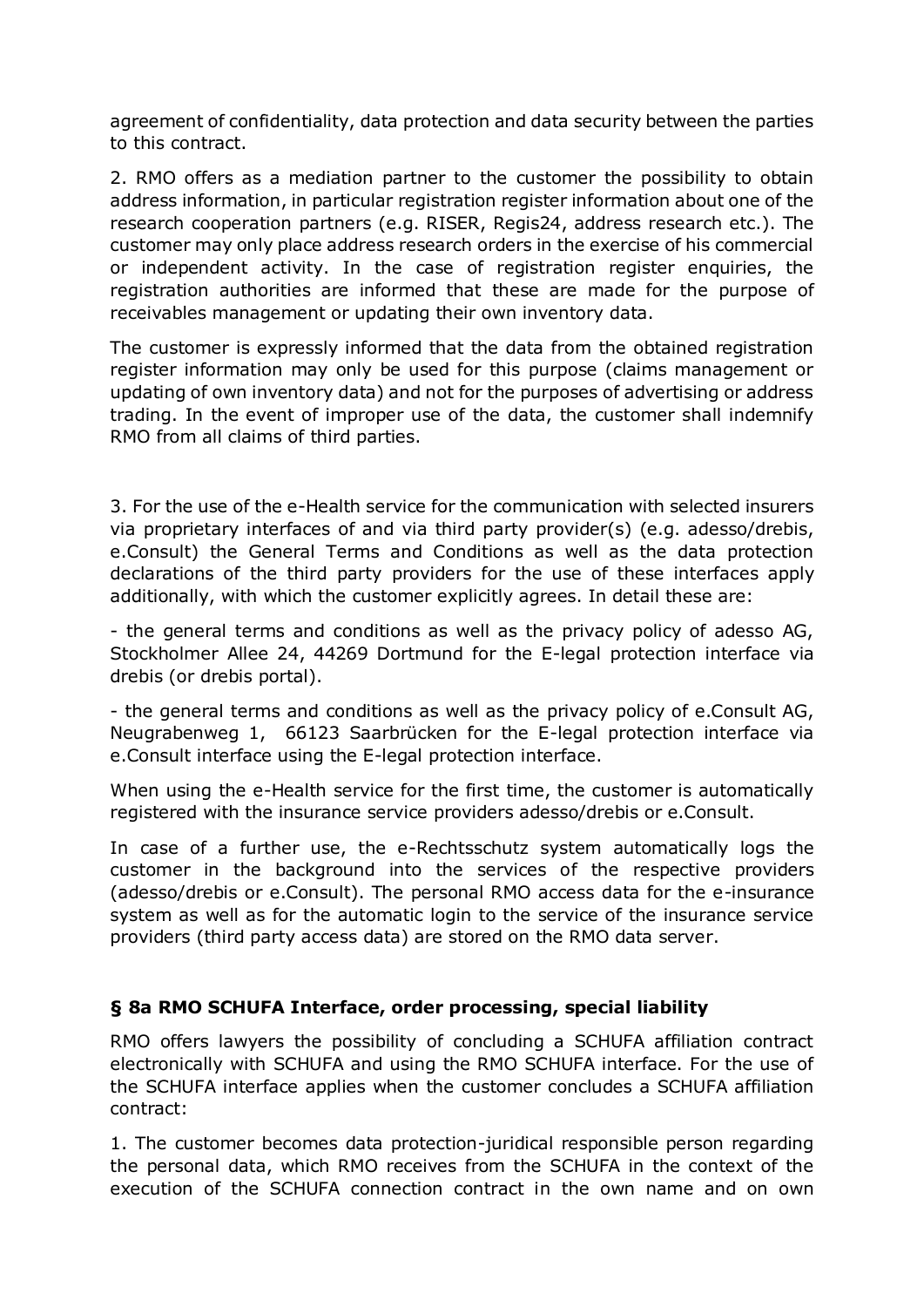calculation. With the use of the data RMO is bound according to the data protection-legal requirements to the instructions of the contracting party.

RMO ensures in this respect the compliance with data protection regulations and is in this respect obliged according to Article 28 of the GDPR. RMO is in particular in accordance with the data protection regulations subject to the instructions of the customer regarding the use of personal data supplied by SCHUFA to RMO. RMO will request SCHUFA services only if the customer has requested these RMO by using the interface. The customer is responsible for the transmitted according to the data protection law.

2. Information on data subjects can and may only be obtained if a legitimate interest exists under Article 6(1)(f) GDPR.

3. The customer agrees that he may be subject to an appropriate contractual penalty to be determined by RMO in the amount of up to 1,000  $\epsilon$ , related to each data record or person, for each case of an improper inquiry, notification, information, subsequent notification as well as processing or use of SCHUFA data for which he is responsible, as well as for any other violation of item 1. The appropriateness of the contractual penalty determined at reasonable discretion is subject to judicial review in the event of a dispute.

## **§ 9 Changes of general terms and conditions, service descriptions, prices, price increases, services of third parties**

1. The performance specifications contained, for example, in product sheets may also be changed for good cause, provided that the customer is not objectively placed in a worse position than the performance specifications included in the contract.

2. For the use of the individual services, the prices stated in the online account, RMO store or the prices stated within the product or service apply. All prices stated for the individual chargeable contents or services are net prices and do not include VAT (currently 19%). Any costs incurred will be invoiced monthly in summary form and collected on the basis of the direct debit authorization granted. If the invoice amount is reversed despite the granted direct debit authorization for reasons for which RAM is not responsible, RMO is entitled to charge a flat rate of up to 10.00  $\epsilon$  for the bank charges incurred.

### **§ 10 Supplementary provisions to the DASD**

For the use of the German Attorney Search Service DASD, the following points § 12 number 1 - 8 apply in addition, as far as this does not contradict these General Terms and Conditions.

1. The contract for the entry(s) in the DASD comes into effect when the customer orders entries in the RMO Store and transmits data to RMO via the DASD order and edit form (start of contract). The data that is to be displayed in the DASD entries is communicated by the purchaser via the DASD Order and Edit Form RMO and then transmitted to RMO within the DASD and/or with the DASD connected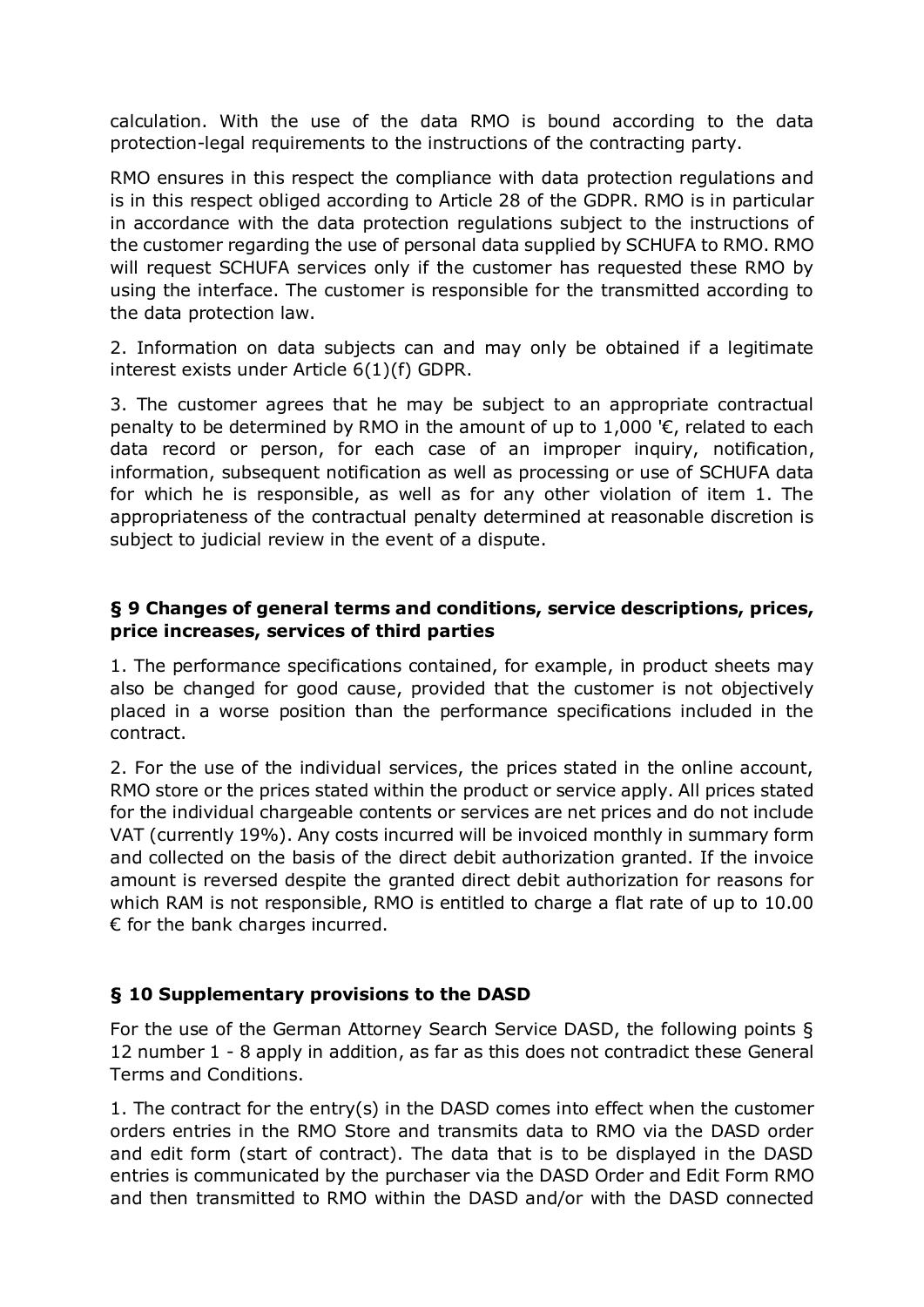applications of the RMO group of companies for online retrieval on the Internet. The client does not object to other internet providers being allowed to link to the data of the DASD in order to disseminate the DASD as widely as possible. The DASD offers the public the proof of first-class organized law firms with an optimal service offer.

2. The DASD Internet service is available seven days a week, 24 hours a day. Necessary interruptions of the availability time due to updates, maintenance, repairs etc. are kept as short as possible.

3. The orderer transfers to RMO all rights of use necessary for the creation of the entry to the data supplied by him and at the same time assures that he has the exclusive rights of use to these data.

4. The editorial responsibility for the content of the data and texts published in the DASD and DASD Blog lies solely with the buyer. It is the responsibility of the customer to make changes to his data via the website(s) http://www.ra- micro de or http://www.dasd.de, http://www.anwaltssuchdienst.de and http://www.dasdaktuell.de as far as possible independently or to inform RMO in writing. RMO is entitled to store the data and to disclose them to third parties within the framework of the services of the DASD. The customer is responsible for the content that is posted or distributed via his DASD entry, especially for its legality. The responsibility for all content, i.e. information, data, texts, software, photos, graphics, videos, links to videos, messages or other materials that are transmitted, lies exclusively with the customer, i.e. the user and operator. This also applies if links or references are made to external sites or platforms. The customer is expressly advised that he/she is responsible for compliance with the professional and ethical code of conduct as well as the general provisions of the German Penal Code, the data protection law and the regulations for the protection of personal rights in the context of the use of the RMO services and the DASD.

5. Texts and data transmitted by the client must be free of rights of third parties, which may prevent publication or other use within the framework of the services of DASD. By uploading texts and data to the DASD or the DASD Blog RMO, the customer grants the non-exclusive, transferable, temporally and spatially unlimited right to use the transmitted texts and data. This includes in particular the right to archive them in any form and in particular also to record them in digital form, to place them in databases and to store them on all known storage media and on any data carriers and to combine them with other works and components of works. Furthermore, the texts and data are to be stored, reproduced and published in electronic and other media in whole or in part, or made accessible, distributed and the contents are to be edited as desired, in particular to be changed, shortened, supplemented and combined with other contents.

6. If further services are voluntarily provided by RMO beyond the registration in the DASD and the information via Internet, these services are not part of the owed service and can be adjusted at any time.

7. Lawyers with offices abroad: The transfer of the invoice amount must be made in such a way that the lawyer bears all the fees incurred for cross-border money transactions. Place of jurisdiction for this contract is the seat of RMO. German law applies to all services of this contract.